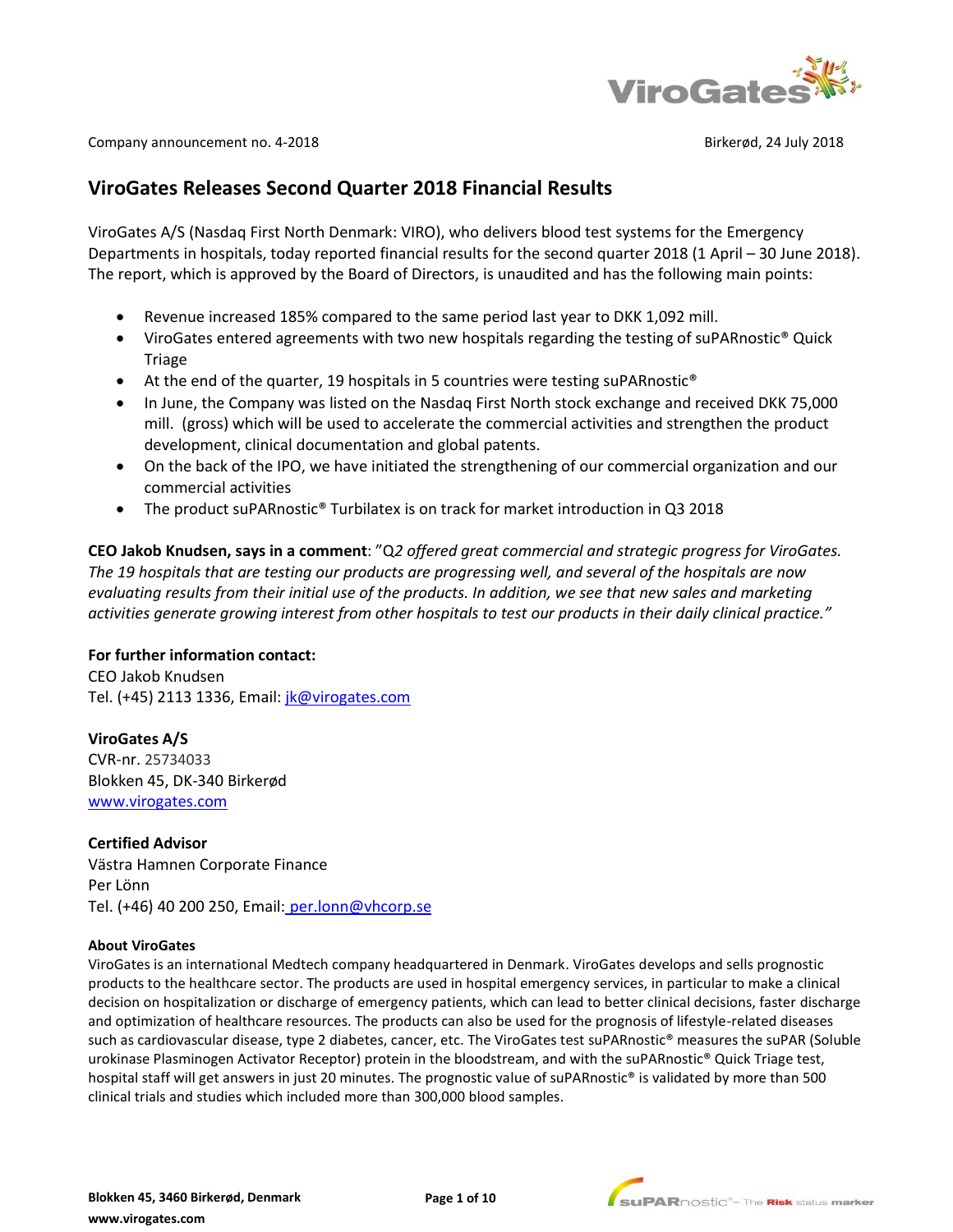

## **OPERATIONAL REVIEW**

## **Second quarter 2018**

During the quarter, ViroGates entered into two new agreements with two hospitals regarding the testing of the company's products: A hospital in Cyprus will test the use of suPARnostic® Quick Triage for investigation of acute medical patients and a hospital in Belarus will test the use of suPARnostic® Quick Triage for kidney transplantations. By the end of the quarter, 19 other hospitals in Spain, Romania, Serbia, Belarus and Cyprus are testing the company's products, and several of the hospitals are now evaluating results from the test phase.

ViroGates expects that the first of these hospitals will be converted to paying customers in the second half of 2018.

In the second quarter, the company strengthened its commercial activities, including participation in the annual conference on emergency medicine (SEMES) in Spain, the implementation of a new CRM system, a follow-up program for distributors in Europe, and the strengthening of contact with test customers and potential new customers. With the proceeds from the IPO, ViroGates can further accelerate the commercial rollout, and the initial focus is to strengthen the presence in the Spanish market and to begin the development of the German market.

The development of the product suPARnostic® Turbilatex is proceeding as planned, and ViroGates expects that the first product of this product series will be launched in the third quarter of 2018.

At the IPO, ViroGates offered between 659,341 and 824,175 new shares at DKK 91 per share. The offer was fully subscribed by approx. 1600 investors and resulted in gross proceeds of DKK 75 mill. ViroGates had the first trading day on Nasdaq First North in Denmark on June 26, 2018 under the symbol VIRO (ISIN: DK0061030574).

## **FINANCIAL REVIEW**

### **Revenue**

Revenue for the second quarter of 2018 increased to TDKK 1,092 compared to TDKK 0,383 in the second quarter of 2017. Revenue in the second quarter of 2018 derives primarily from large orders from one major customer in Denmark.

Total revenue for the first half of 2018 amounted to TDKK 1,665 compared with TDKK 1,585 in the first half of 2017.

### **Expenses**

Total expenses amounted to TDKK 10,416 in the second quarter of 2018, which includes TDKK 5,160 in IPO expenses against total expenses of TDKK 3,001 in the same quarter last year. This increase was due to increase in sales and marketing (S&M) by TDKK 1,046, including fees for newly issued patents, and an increase of research & development and administrative expenses by TDKK 1,204.

Total expenses amounted to TDKK 13,706 in the first half of 2018, which includes TDKK 5,160 in IPO expenses, against total expenses of TDKK 5,479 in the first half of 2017. This increase was primarily related to higher costs in the second quarter as described above.

**Page 2 of 10**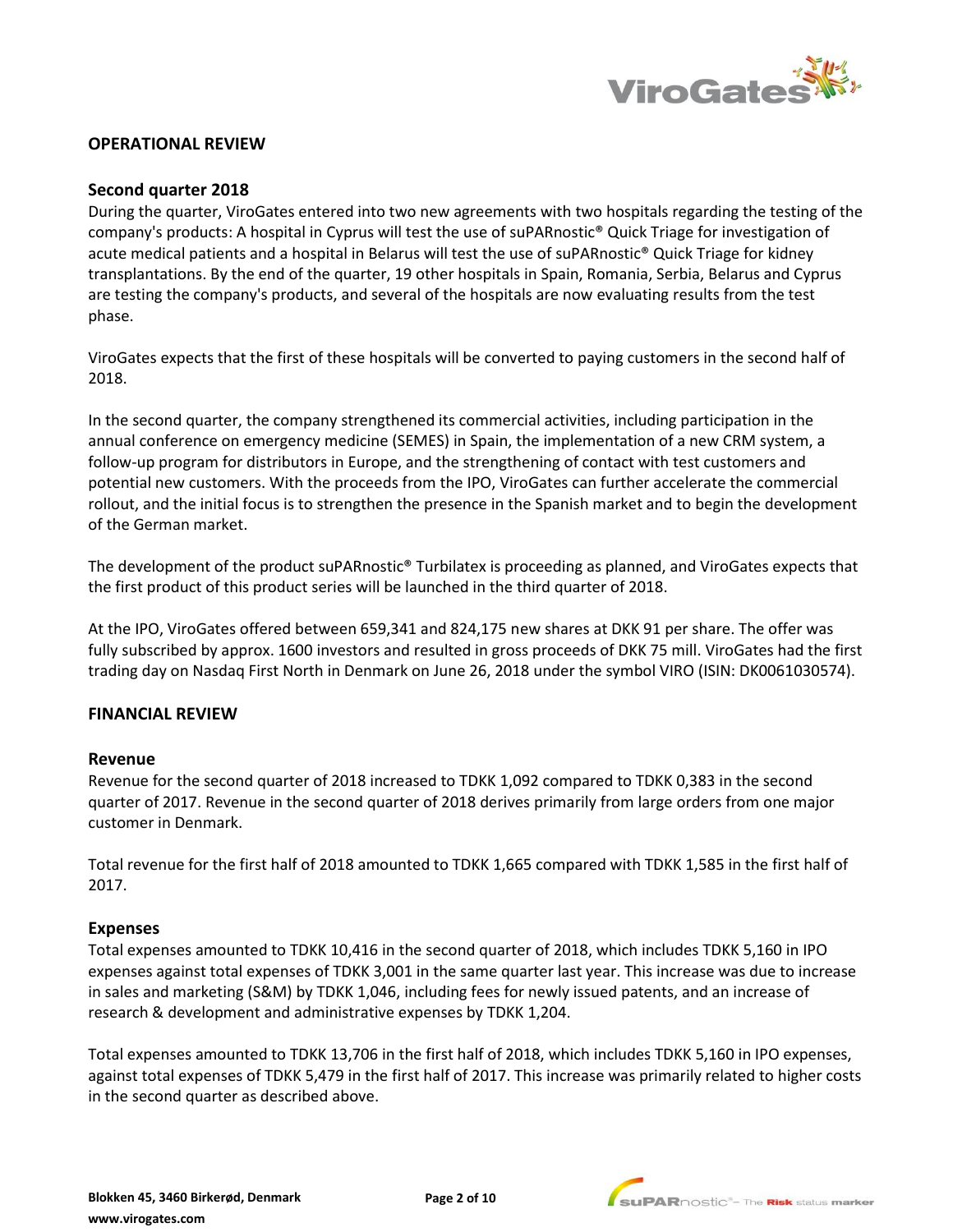

# **Profit & loss**

Second quarter operating loss ended at TDKK 9,324 against TDKK 2,618 in the second quarter of 2017. Net financial items amounted to TDKK 0,406 in the second quarter of 2018, negatively impacted by interest on the convertible loan, against a cost of TDKK 0,032 in the second quarter of 2017. The convertible loan was converted to shares prior to the IPO. Result before tax was a loss of TDKK 9,730 in the second quarter of 2018, against a loss of TDKK 2,650 in the same quarter last year. A net loss of TDKK 8,724 was recorded in the second quarter of 2018, against a net loss of TDKK 2,067 in the same quarter last year. Earnings per share (EPS) was DKK -2,88 against an EPS of DKK -0,94 in the second quarter of 2017.

In the first half year of 2018, the company showed an operating loss of TDKK 12,041 against a loss of TDKK 3,894 in the first half of 2018. Net financial items amounted to a cost of TDKK 0,653 in the first half 2018, negatively impacted by interest on convertible loans of TDKK 0,568, compared to a loss of TDKK 0,066 in the first half of last year. The result before tax was TDKK 12,694 in the first half of 2018 against a loss of TDKK 3,960 in the first half of last year. A net loss of TDKK 11,036 was recorded in the first half of 2018, against a net loss of TDKK 3,089 in the first half of 2017. Earnings per share (EPS) was DKK -3,64 against an EPS of DKK -1,40 in the second quarter of 2017.

## **Cash flow and investments**

The total cash flow for the second quarter of 2018 showed an inflow of TDKK 60,269, due to the proceeds from the IPO in June 2018, against an outflow of TDKK 1,139 in the second quarter of 2017. In the second quarter of 2018 cash flow from operating activities amounted to an outflow of TDKK 3,506 against an outflow of TDKK 1,009 in the second quarter of 2017. The outflow in the quarter is mainly due to the change in net working capital, which includes payments related to the IPO in June. Investments in equipment in the second quarter of 2018 amounted to TDKK 0,0 compared to TDKK 0,130 in the second quarter of 2017. Cash flow from financing activities in the second quarter of 2018 amounted to an inflow of TDKK 63,775, due to the proceeds from the IPO in June 2018, against an inflow of TDKK 0,0 in the second quarter of 2017.

The total cash flow for the first half of 2018 was an inflow of TDKK 69,067, due to the proceeds from the IPO in June 2018, against an outflow of TDKK 2,908 in the first half of 2017. In the first half of 2018 cash flow from operating activities amounted to an outflow of TDKK 5,602 against an outflow of TDKK 2,778 in the first half of 2017. The outflow in the first half is mainly due to the change in net working capital, which includes payments related to the IPO in June. Investments in equipment in the first half of 2018 amounted to TDKK 0,0 compared to TDKK 0,130 in the first half of 2017. Cash flow from financing activities in the first half of 2018 amounted to an inflow of TDKK 74,669, due to the proceeds from the IPO in June 2018 and convertible loan in the first quarter of 2018, against an inflow of TDKK 0,0 in the first half of 2017.

## **Equity and net cash**

As of June 30, 2018, the company equity amounted to TDKK 66,961 against TDKK 5,896 at June 30, 2017. This mainly relates to the proceeds from the initial public offering of shares in connection with the listing on Nasdaq First North in June 2018. On June 30, 2018 net cash amounted to TDKK 70,533 compared to TDKK 4,915 at June 30, 2017.

### **Numbers of shares**

At June 30, 2018 the total number of outstanding shares in ViroGates A/S was 3,034,347, against 2,210,172 at June 30, 2017.

**Page 3 of 10**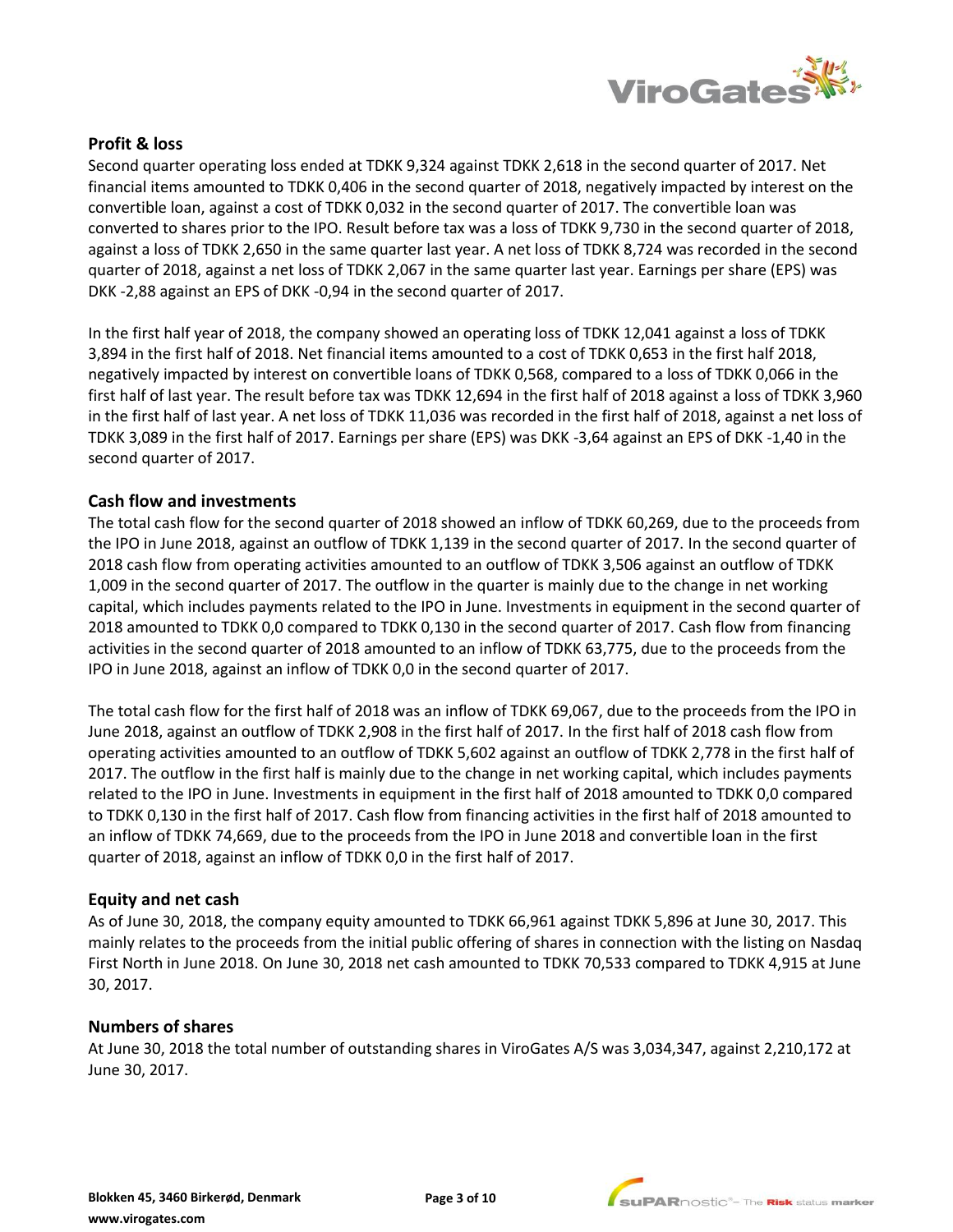

# **Largest shareholders as of 30 june 2018**

| <b>Shareholder</b>           |           | Number of shares Percent of capital |
|------------------------------|-----------|-------------------------------------|
| N. P. LOUIS-HANSEN APS.      | 735,919   | 24.25%                              |
| <b>KIM GINNERUP APS</b>      | 325,965   | 10.74%                              |
| 4AM APS                      | 325,965   | 10.74%                              |
| THE WAY FORWARD APS          | 188,183   | 6.20%                               |
| JEO Holding ApS              | 159,942   | 5.27%                               |
| Others                       | 1,298,373 | 42.80%                              |
|                              |           |                                     |
| Total no. shares outstanding | 3,034,347 | 100.00%                             |

# **Financial calendar**

| Interim Report Q3 2018        | 24 October 2018 |
|-------------------------------|-----------------|
| Annual Report 2018            | 27 March 2019   |
| <b>Annual General Meeting</b> | 25 April 2019   |

## **Forward-looking statements**

Prospects about the future reflect ViroGates' current expectations for future events and results. The statements are by nature inherent in risks, uncertainties and other matters that are difficult to predict or out of control. The actual results may therefore differ from the expectations expressed. See also the description of risk factors in the prospectus, June 4, 2018.



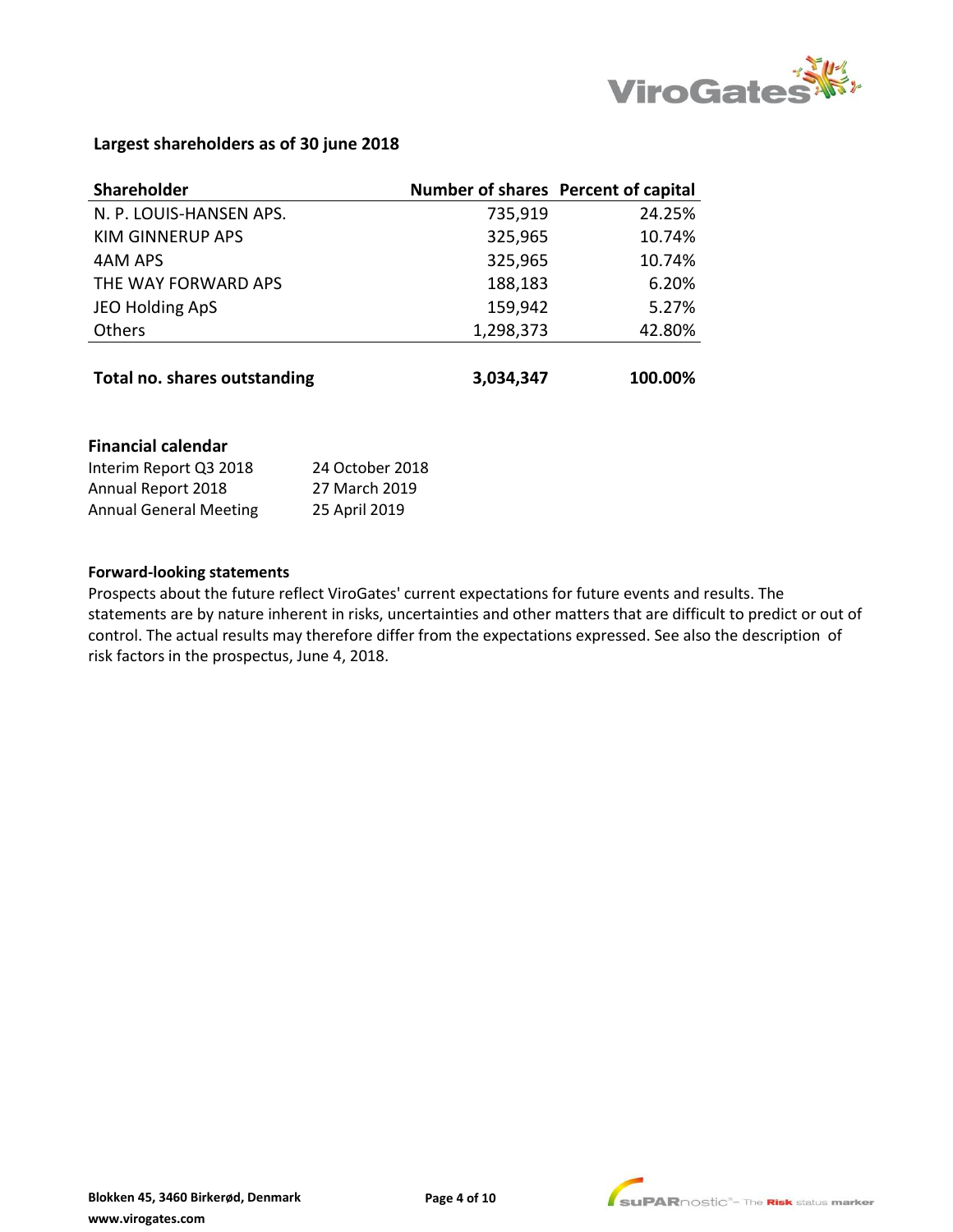| <b>INCOME STATEMENT</b>                               |              | <b>Q2 2018</b>            | 02 2017                   | H1 2018                    | H1 2017                    | 2017                       |
|-------------------------------------------------------|--------------|---------------------------|---------------------------|----------------------------|----------------------------|----------------------------|
|                                                       | <b>Note</b>  |                           |                           |                            |                            |                            |
| <b>NET REVENUE</b>                                    |              | 1,091,663                 | 382,954                   | 1,665,301                  | 1,585,168                  | 2,441,166                  |
| Cost of sales<br>Other external expenses              | 7            | $-87.145$<br>$-3,266,266$ | $-82.191$<br>$-2,097,604$ | $-150.992$<br>$-5,349,752$ | $-166.873$<br>$-3,675,003$ | $-271.187$<br>$-6,434,683$ |
| <b>GROSS PROFIT/LOSS</b>                              |              | $-2,261,748$              | $-1,796,841$              | $-3,835,443$               | $-2,256,708$               | $-4,264,704$               |
| Staff costs<br>Depreciation, amortisation, impairment | $\mathbf{1}$ | $-1,902,567$<br>$-31,250$ | $-821,317$<br>$-31,250$   | $-3,045,592$<br>$-62,500$  | $-1,637,013$<br>$-56,000$  | $-3,308,072$<br>$-118,500$ |
| <b>OPERATING PROFIT/LOSS</b>                          |              | $-4, 195, 565$            | $-2,649,408$              | $-6,943,535$               | $-3,949,721$               | $-7,691,276$               |
| Other financial income<br>Other financial expenses    |              | 600<br>$-375,173$         | 6,224<br>$-7,278$         | 2,416<br>$-593,155$        | 6,527<br>$-16,677$         | 15,845<br>$-21,937$        |
| PROFIT/LOSS BEFORE EXTRAORDINARY POSTS                |              | $-4,570,138$              | $-2,650,462$              | -7,534,274                 | $-3,959,871$               | $-7,697,368$               |
| Extraordinary posts                                   |              | $-5,159,750$              | 0                         | $-5,159,750$               | 0                          | 0                          |
| <b>PROFIT/LOSS BEFORE TAX</b>                         |              | $-9,729,889$              | $-2,650,462$              | -12,694,025                | $-3,959,871$               | -7,697,368                 |
| Tax on profit/loss for the year                       | 2            | 1,005,431                 | 583,102                   | 1,657,541                  | 871,172                    | 1,710,206                  |
| PROFIT/LOSS FOR THE YEAR                              |              | $-8,724,458$              | $-2,067,360$              | -11,036,484                | $-3,088,700$               | $-5,987,162$               |
| PROPOSED DISTRIBUTION OF PROFIT/LOSS                  |              |                           |                           |                            |                            |                            |
| Retained profit                                       |              | $-8,724,458$              | $-2,067,360$              | $-11,036,484$              | $-3,088,700$               | $-5,987,162$               |
| <b>TOTAL</b>                                          |              | $-8,724,458$              | $-2,067,360$              | $-11,036,484$              | $-3,088,700$               | $-5,987,162$               |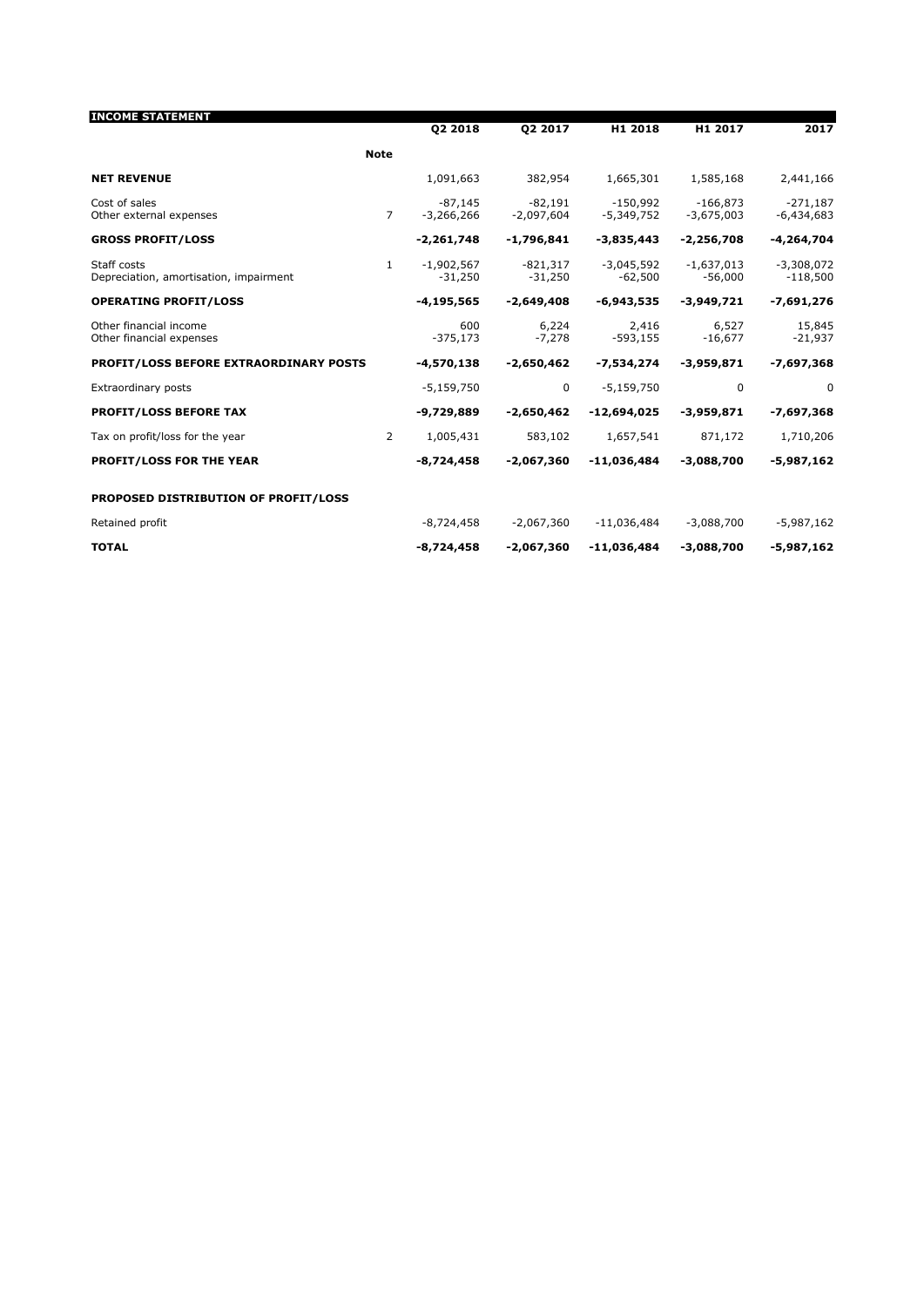| <b>BALANCE SHEET</b>                                                        |             |                      |                     |                     |
|-----------------------------------------------------------------------------|-------------|----------------------|---------------------|---------------------|
|                                                                             |             | H1 2018              | H1 2017             | 2017                |
| <b>ASSETS</b>                                                               | <b>Note</b> |                      |                     |                     |
|                                                                             |             |                      |                     |                     |
| Other plant, machinery, tools and equipment<br><b>Tangible fixed assets</b> | 3           | 180,000<br>180,000   | 305,000<br>305,000  | 242,500<br>242,500  |
|                                                                             |             |                      |                     |                     |
| Rent deposit and other receivables                                          |             | 109,857              | 107,838             | 107,838             |
| <b>Fixed asset investments</b>                                              | 4           | 109,857              | 107,838             | 107,838             |
| <b>FIXED ASSETS</b>                                                         |             | 289,857              | 412,838             | 350,338             |
| Finished goods and goods for resale                                         |             | 566,003              | 522,075             | 694,467             |
| <b>Inventories</b>                                                          |             | 566,003              | 522,075             | 694,467             |
| Trade receivables                                                           |             | 735,150              | 326,014             | 366,767             |
| Other receivables                                                           |             | $\Omega$             | 0                   | 329,407             |
| Receivables, corporation tax                                                |             | 3,367,747            | 2,366,461           | 1,710,206           |
| Prepayments and accrued income<br><b>Receivables</b>                        |             | 262,687<br>4,365,584 | 88,752<br>2,781,227 | 60,295<br>2,466,675 |
|                                                                             |             |                      |                     |                     |
| Cash and cash equivalents                                                   |             | 70,532,984           | 4,914,585           | 1,466,090           |
| <b>CURRENT ASSETS</b>                                                       |             | 75,464,571           | 8,217,887           | 4,627,232           |
| <b>ASSETS</b>                                                               |             | 75,754,427           | 8,630,725           | 4,977,570           |

| <b>BALANCE SHEET</b>                                    |             | H1 2018                           | H1 2017                   | 2017                      |
|---------------------------------------------------------|-------------|-----------------------------------|---------------------------|---------------------------|
| <b>EQUITY AND LIABILITIES</b>                           | <b>Note</b> |                                   |                           |                           |
| Share capital<br>Retained profit                        |             | 3,034,347<br>63,926,404           | 2,210,172<br>3,685,600    | 2,210,172<br>787,137      |
| <b>EQUITY</b>                                           | 5           | 66,960,751                        | 5,895,772                 | 2,997,309                 |
| Trade payables<br>Other liabilities<br>Convertible loan |             | 4,366,957<br>4,215,590<br>211,129 | 481,392<br>2,253,561<br>0 | 262,485<br>1,717,776<br>0 |
| <b>Current liabilities</b>                              |             | 8,793,676                         | 2,734,953                 | 1,980,261                 |
| <b>LIABILITIES</b>                                      |             | 8,793,676                         | 2,734,953                 | 1,980,261                 |
| <b>EQUITY AND LIABILITIES</b>                           |             | 75,754,427                        | 8,630,725                 | 4,977,570                 |
| <b>Contingencies</b>                                    | 6           |                                   |                           |                           |
| Check                                                   |             | 0                                 | 0                         | 0                         |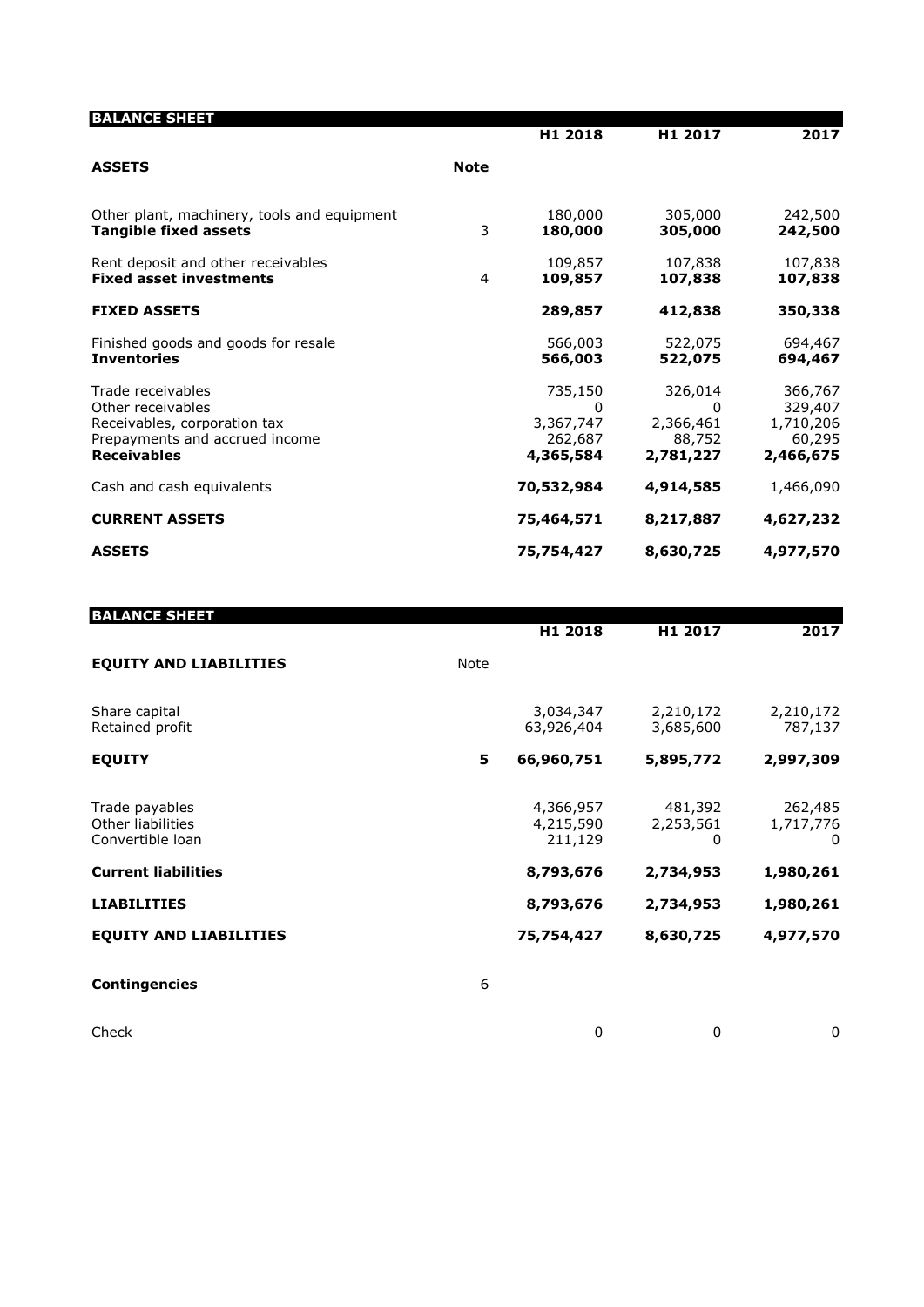| <b>CASH FLOW STATEMENT</b>                 |            |            |                     |              |              |
|--------------------------------------------|------------|------------|---------------------|--------------|--------------|
|                                            | 02 2018    | 02 2017    | H <sub>1</sub> 2018 | H1 2017      | 2017         |
| <b>CASH FLOWS FROM OPERATING ACTIVITY</b>  | -3,506,461 | -1,008,730 | -5,601,699          | $-2.778.196$ | $-6.226.692$ |
| CASH FLOWS FROM INVESTING ACTIVITY         | 0          | $-130,000$ | 0                   | -130,000     | $-130,000$   |
| <b>CASH FLOWS FROM FINANCING ACTIVITY</b>  | 63,775,144 | 0          | 74,668,593          | 0            | $\mathbf{o}$ |
| <b>CHANGE IN CASH AND CASH EOUIVALENTS</b> | 60,268,683 | -1,138,730 | 69,066,894          | -2,908,196   | -6,356,692   |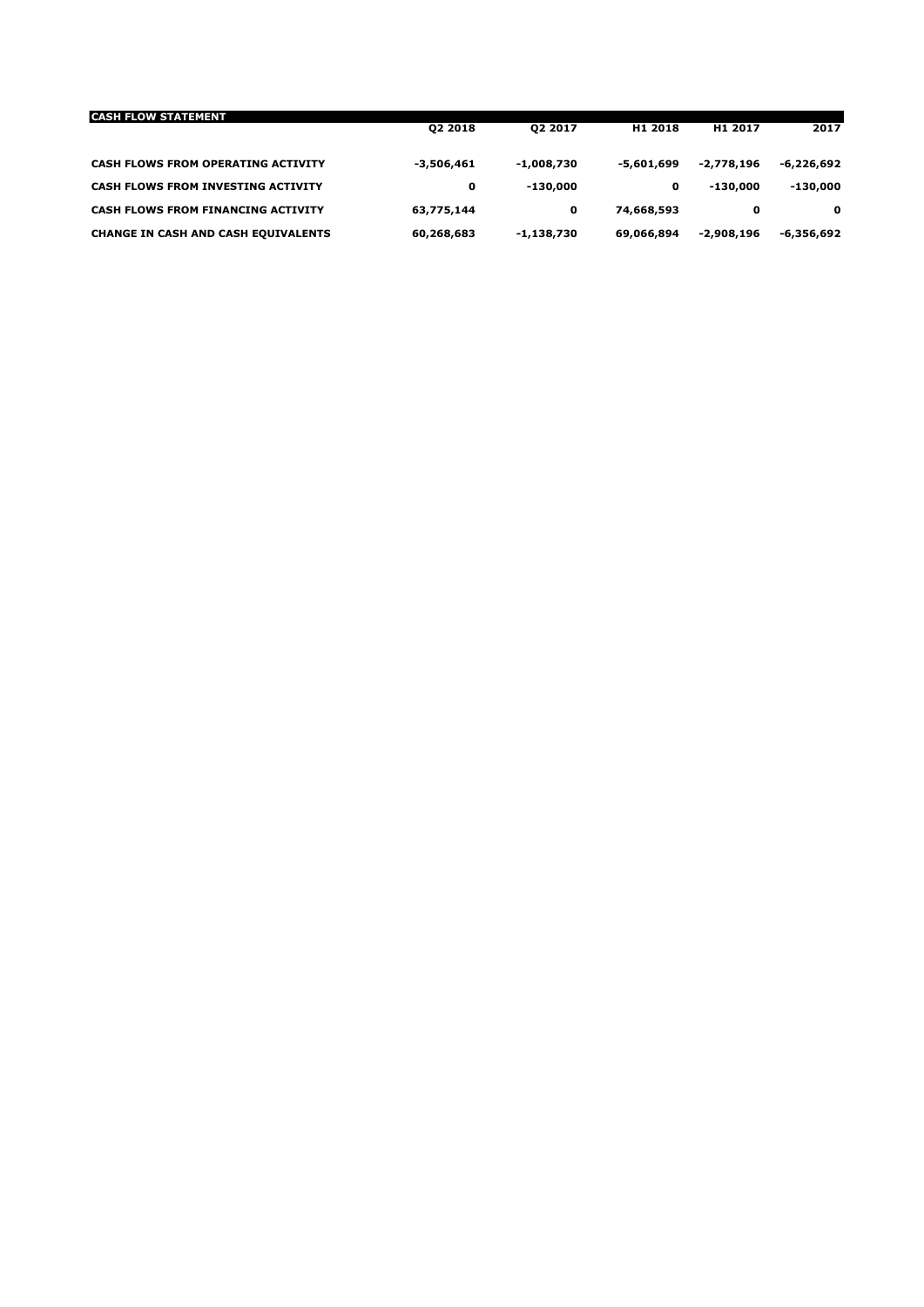| <b>NOTES</b>                                                                                                                                                                                                                                                                                                                                                                                                                                                                             | 02 2018                                | Q2 2017                              | H1 2018                                      | H1 2017                                     | 2017                                        | <b>Note</b>  |
|------------------------------------------------------------------------------------------------------------------------------------------------------------------------------------------------------------------------------------------------------------------------------------------------------------------------------------------------------------------------------------------------------------------------------------------------------------------------------------------|----------------------------------------|--------------------------------------|----------------------------------------------|---------------------------------------------|---------------------------------------------|--------------|
| <b>Staff costs</b><br>Average number of employees                                                                                                                                                                                                                                                                                                                                                                                                                                        | 5                                      | $\overline{4}$                       | 5                                            | $\overline{4}$                              | $\overline{4}$                              | $\mathbf{1}$ |
| Wages and salaries<br>Pensions<br>Social security costs<br>Other staff costs                                                                                                                                                                                                                                                                                                                                                                                                             | 1,787,900<br>71,675<br>8,309<br>34,682 | 734,710<br>60,193<br>6,077<br>20,337 | 2,826,389<br>135,854<br>15,171<br>68,177     | 1,408,752<br>118,142<br>12,304<br>97,815    | 2,902,258<br>234,042<br>22,826<br>148,944   |              |
|                                                                                                                                                                                                                                                                                                                                                                                                                                                                                          | 1,902,566                              | 821,317                              | 3,045,591                                    | 1,637,013                                   | 3,308,069                                   |              |
| The incentive programme for the board of executive, executive staff and the board of directors includes the option of subscribe shares during the priod from<br>2015 to 2018 for up to 9 pct. of the present share capital at a pre-determined price. The subscription cannot exceed one-third per year. Thus, in the period up to<br>2918 the subscription of shares cannot exceed a nominal amount of DKK 208,715 at price 32.77 - 68.27, equal to a total value of DKK ('000) 10,400. |                                        |                                      |                                              |                                             |                                             |              |
| Tax on profit/loss for the year<br>Calculated tax on taxable income for the year                                                                                                                                                                                                                                                                                                                                                                                                         | $-1,005,431$                           | -583,102                             | $-1,657,541$                                 | -871,172                                    | $-1,710,206$                                | 2            |
|                                                                                                                                                                                                                                                                                                                                                                                                                                                                                          | -1,005,431                             | -583,102                             | $-1,657,541$                                 | -871,172                                    | -1,710,206                                  |              |
| <b>Tangible fixed assets</b>                                                                                                                                                                                                                                                                                                                                                                                                                                                             |                                        |                                      |                                              |                                             |                                             | 3            |
| Other plants, machinery, tools and equipment                                                                                                                                                                                                                                                                                                                                                                                                                                             |                                        |                                      |                                              |                                             |                                             |              |
| Cost at 1 January 2018 / 1 January 2017<br>Additions<br><b>Disposals</b><br>Cost at H1 2018, H1 2017, 2017                                                                                                                                                                                                                                                                                                                                                                               |                                        |                                      | 894,327<br>$\Omega$<br>$-166,656$<br>727,671 | 764,327<br>130,000<br>$-166,656$<br>727,671 | 764,327<br>130,000<br>$-166,656$<br>727,671 |              |
| Depreciation and impairment losses at<br>1 January 2018 / 1 January 2017<br>Reversal of depreciation of assets disposed of<br>Depreciation for the year<br>Depreciation and impairment losses at<br>H1 2018, H1 2017, 2017                                                                                                                                                                                                                                                               |                                        |                                      | 651,828<br>$-166,656$<br>62,500<br>547,671   | 533,327<br>$-166,656$<br>56,000<br>422,671  | 533,327<br>$-166,656$<br>118,501<br>485,171 |              |
| Carrying amount of<br>H1 2018, H1 2017, 2017                                                                                                                                                                                                                                                                                                                                                                                                                                             |                                        |                                      | 180,000                                      | 305,000                                     | 242,500                                     |              |
| <b>Fixed asset investments</b><br>Rent deposit and other receivables                                                                                                                                                                                                                                                                                                                                                                                                                     |                                        |                                      |                                              |                                             |                                             | 4            |

| 107,838 | 105,522 | 107,838            | 105,522 | 105,522 |
|---------|---------|--------------------|---------|---------|
| 2.019   | 2.316   | 2.019              | 2,316   | 2,316   |
| 109,857 |         | 109,857            | 107.838 | 107,838 |
|         |         |                    |         |         |
|         |         |                    |         |         |
| 109,857 |         | 109,857            | 107,838 | 107.838 |
|         |         | 107.838<br>107,838 |         |         |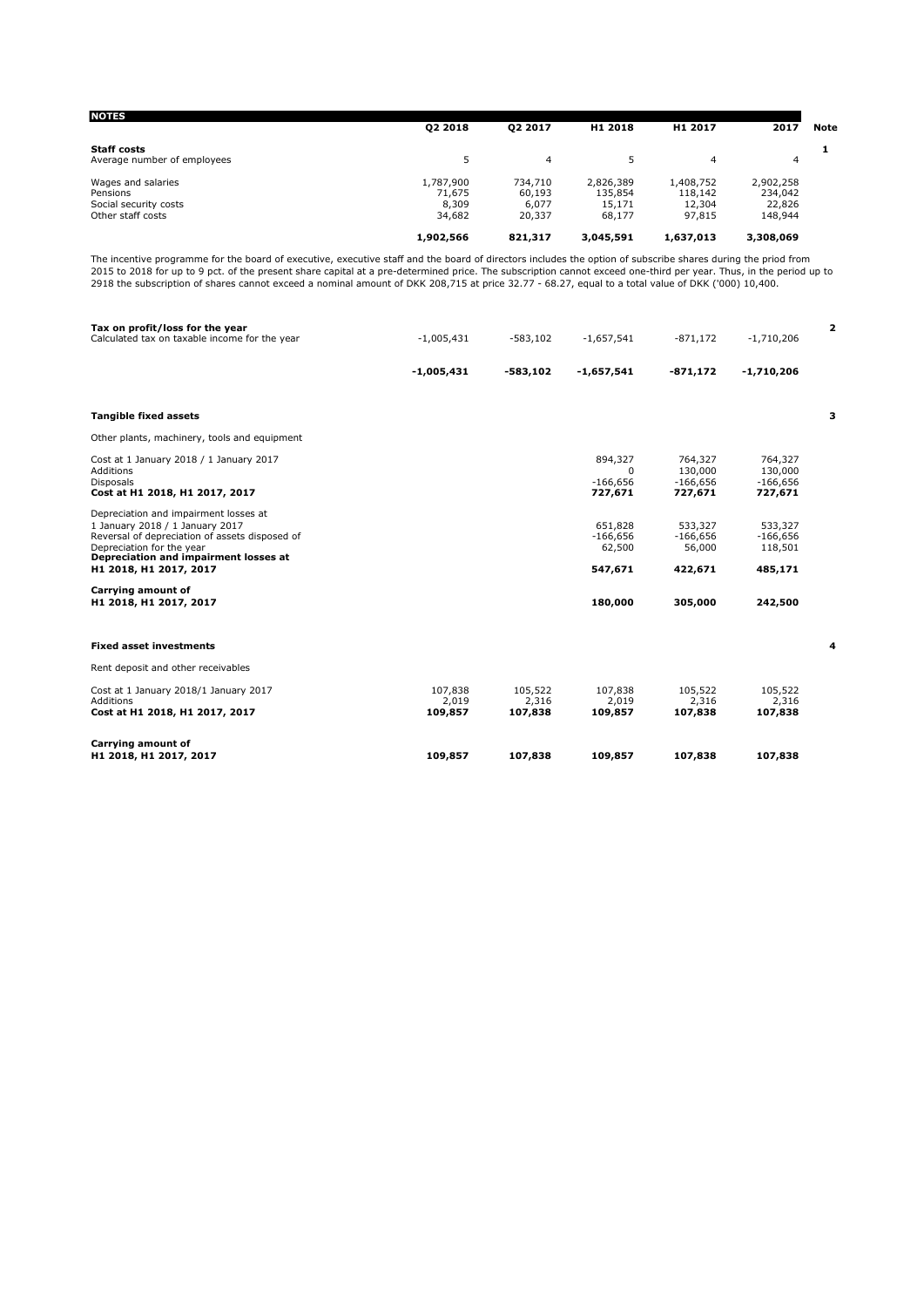| <b>NOTES</b>                    |                                           |                                   |               |  |  |
|---------------------------------|-------------------------------------------|-----------------------------------|---------------|--|--|
| Equity                          | 1 January 2018 - 30 June 2018<br>Retained |                                   |               |  |  |
|                                 | Share capital                             | profit                            | Total         |  |  |
| Equity at 1 January 2018        | 2,210,172                                 | 787.137                           | 2.997.309     |  |  |
| Share issue                     | 824,175                                   | 74,175,750                        | 74,999,925    |  |  |
| Proposed distribution of profit |                                           | $-11.036.484$                     | $-11.036.484$ |  |  |
| Equity at 30 June 2018          | 3,034,347                                 | 63,926,403                        | 66,960,750    |  |  |
|                                 |                                           | 1 January 2017 - 30 June 2017     |               |  |  |
|                                 |                                           | Retained                          |               |  |  |
|                                 | Share capital                             | profit                            | Total         |  |  |
| Equity at 1 January 2017        | 2,210,172                                 | 6,774,299                         | 8,984,471     |  |  |
| Proposed distribution of profit |                                           | $-3.088.700$                      | $-3,088,700$  |  |  |
| Equity at 30 June 2017          | 2,210,172                                 | 3,685,599                         | 5,895,771     |  |  |
|                                 |                                           | 1 January 2017 - 31 December 2017 |               |  |  |
|                                 | Share capital                             | Retained                          | Total         |  |  |
| Equity at 1 January 2017        | 2,210,172                                 | 6,774,299                         | 8,984,471     |  |  |
| Proposed distribution of profit |                                           | $-5,987,162$                      | -5,987,162    |  |  |
| Equity at 31 December 2017      | 2,210,172                                 | 787,137                           | 2,997,309     |  |  |

The Company's share capital consists of 3.034.347 shares of nom. 1 kr.

The Company has 2.585 treasury shares of nom. 1 kr. which equals 0,1% of the total share capital.

Under a resolution passed by the General Meeting, the Company may aquire treasury shares up to<br>10% of the share capital. Treasury shares are acquired for purposes of incentive programs for<br>consultants and employees of the

#### **Contingencies etc 6**

The company has entered into an agreement for office rent with a notice of termination period of 6 months. There is a liability of DKK ('000) 115.

#### **Other external expenses 7**

|                                     | 02 2018    | 02 2017                    | H <sub>1</sub> 2018 | H1 2017                    | 2017                       |  |
|-------------------------------------|------------|----------------------------|---------------------|----------------------------|----------------------------|--|
| R&D expenses in % of total expenses | 23.17%     | 46.10%                     | 31,90%              | 49.29%                     | 43,90%                     |  |
|                                     | Turb Assev | Intervention<br>study+Turb | Turb Assev          | Intervention<br>studv+Turb | Intervention<br>study+Turb |  |